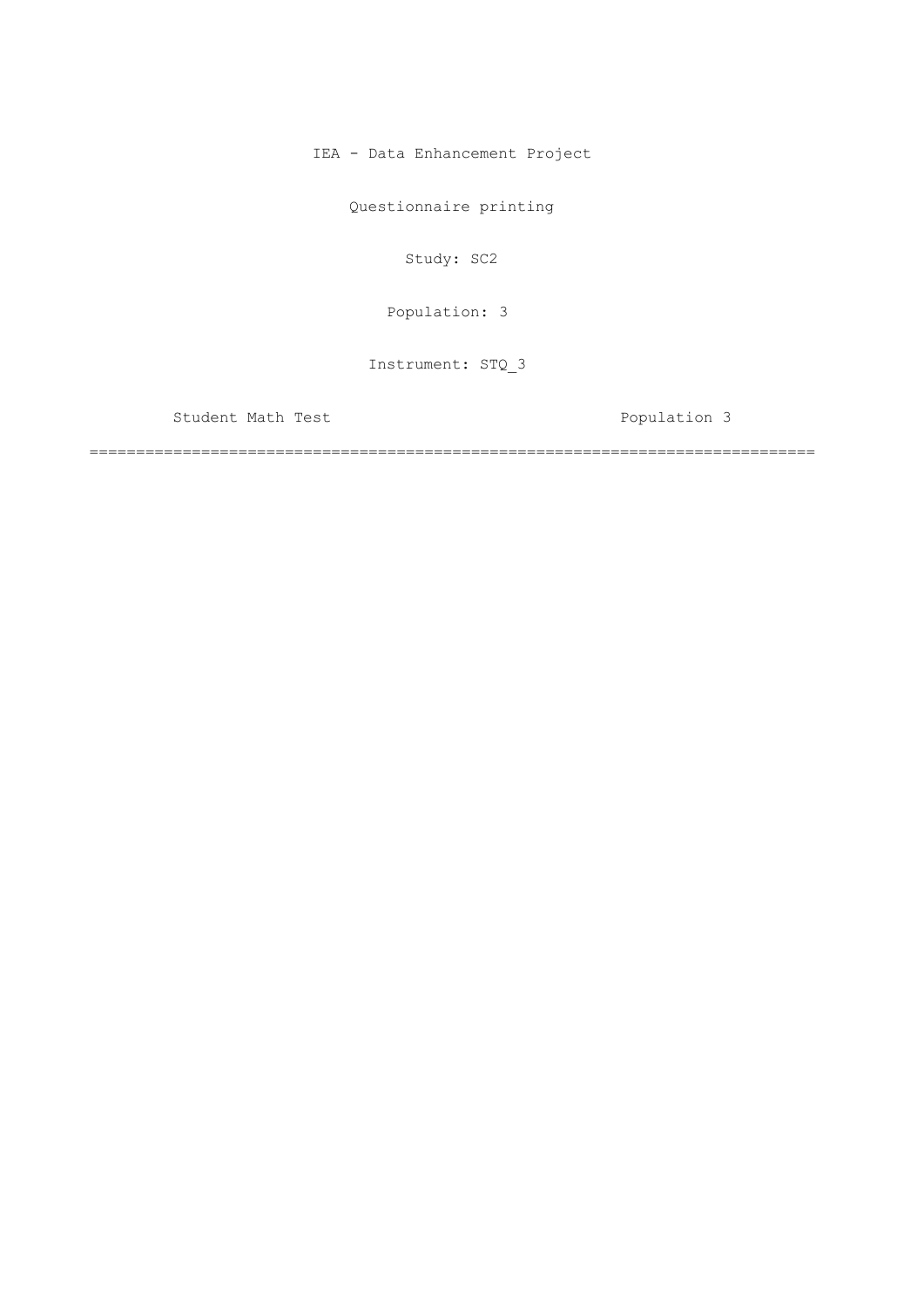| $\mathbf{1}$   | 8265<br>$-5437$                                           |                                                                                |  |
|----------------|-----------------------------------------------------------|--------------------------------------------------------------------------------|--|
|                |                                                           | The answer to this subtraction is                                              |  |
|                | Α<br>$\mathbf{B}$<br>$\mathsf{C}$<br>3232<br>D            | 2828<br>2832<br>3228                                                           |  |
|                | 3838<br>Е                                                 |                                                                                |  |
| P3Q01          |                                                           |                                                                                |  |
| $\mathbf{2}$   |                                                           | What is the square root of 12 x 75?                                            |  |
|                | Α<br>30<br>B<br>87<br>$\mathsf C$<br>625<br>D<br>900<br>Е | 6.25                                                                           |  |
| P3Q02          |                                                           |                                                                                |  |
| $\mathfrak{Z}$ |                                                           | 5<br>4 3<br>The expression 6 x 10 + 2 x 10 + 7 x 10 + 9 is equal to            |  |
|                | $\mathbb A$<br>$\mathbf{B}$<br>$\mathsf C$<br>D<br>Ε      | 6 279<br>62 709<br>602 709<br>627 009<br>6 020 709                             |  |
| P3Q03          |                                                           | ---------------------------------                                              |  |
| 4              |                                                           | Four times a certain number is 24 more than the number.<br>What is the number? |  |
|                | А<br>B<br>$\mathsf{C}$<br>D<br>Е                          | 5<br>6<br>8<br>12<br>18                                                        |  |
| P3Q04          |                                                           |                                                                                |  |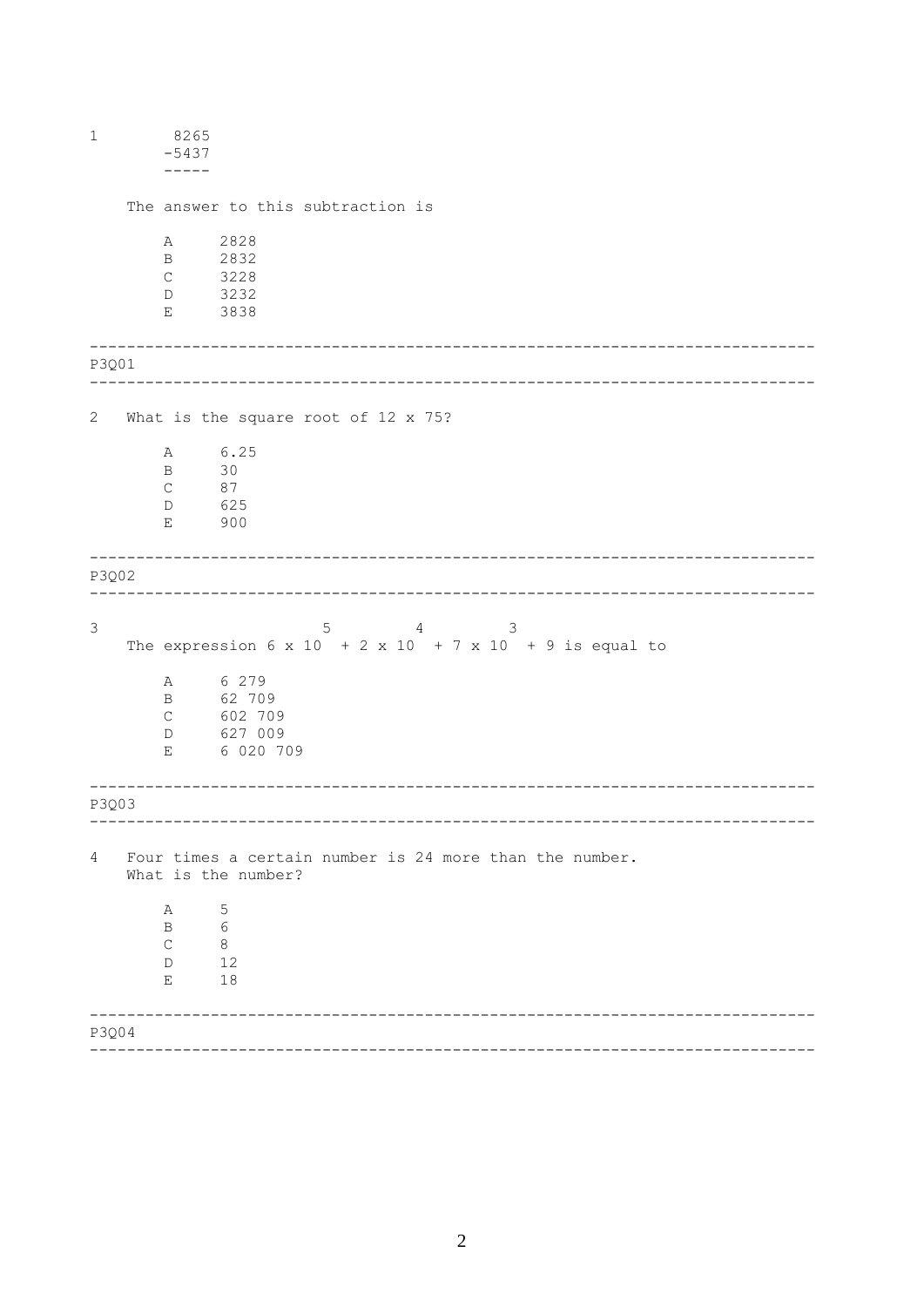<span id="page-2-0"></span>5  $0.00046$  is equal to  $-5$  $4.6 \times 10$  $\overline{A}$  $-4$  $4.6 \times 10$  $\overline{B}$  $-4$  $\mathsf C$ 46 x 10  $-3$ 46 x 10  $\mathbb D$  $\overline{\mathbf{3}}$  $0.46 \times 10$  $\mathbf{E}$ P3Q05  $6\,$ There are 227 students in a school. Every student in the school belongs to either the music club or the sports club, and some students belong to both clubs. The music club has 120 members, and 36 of these are also  $\mathbf L$ members of the sports club. What is the total membership of the sports club?  $T_{\rm L}$  $A$ 84  $\mathbf{B}$ 107  $\mathcal{C}$ 120 143  $D$  $E$ 191 P3006 7 Which one of the following is correct? 3 7 63  $- x - = - - = 3$  $A$  $\overline{7}$ 9 21  $3 \qquad 7 \qquad 21 \qquad \qquad 5$  $- x - = - - = 1 - \mathbf{B}$  $7\overline{ }$  $9$ 16 16 3 7 10 5  $\mathbb{C}$  $- x - = - - = \overline{7}$ 9 16 8  $3 \t 7 \t 21 \t 1$  $D$  $- x - = - - = \overline{7}$  $9$  63 3  $3 \qquad 7 \qquad 27$  $- x - = \mathbf E$ 7 9 49 P3007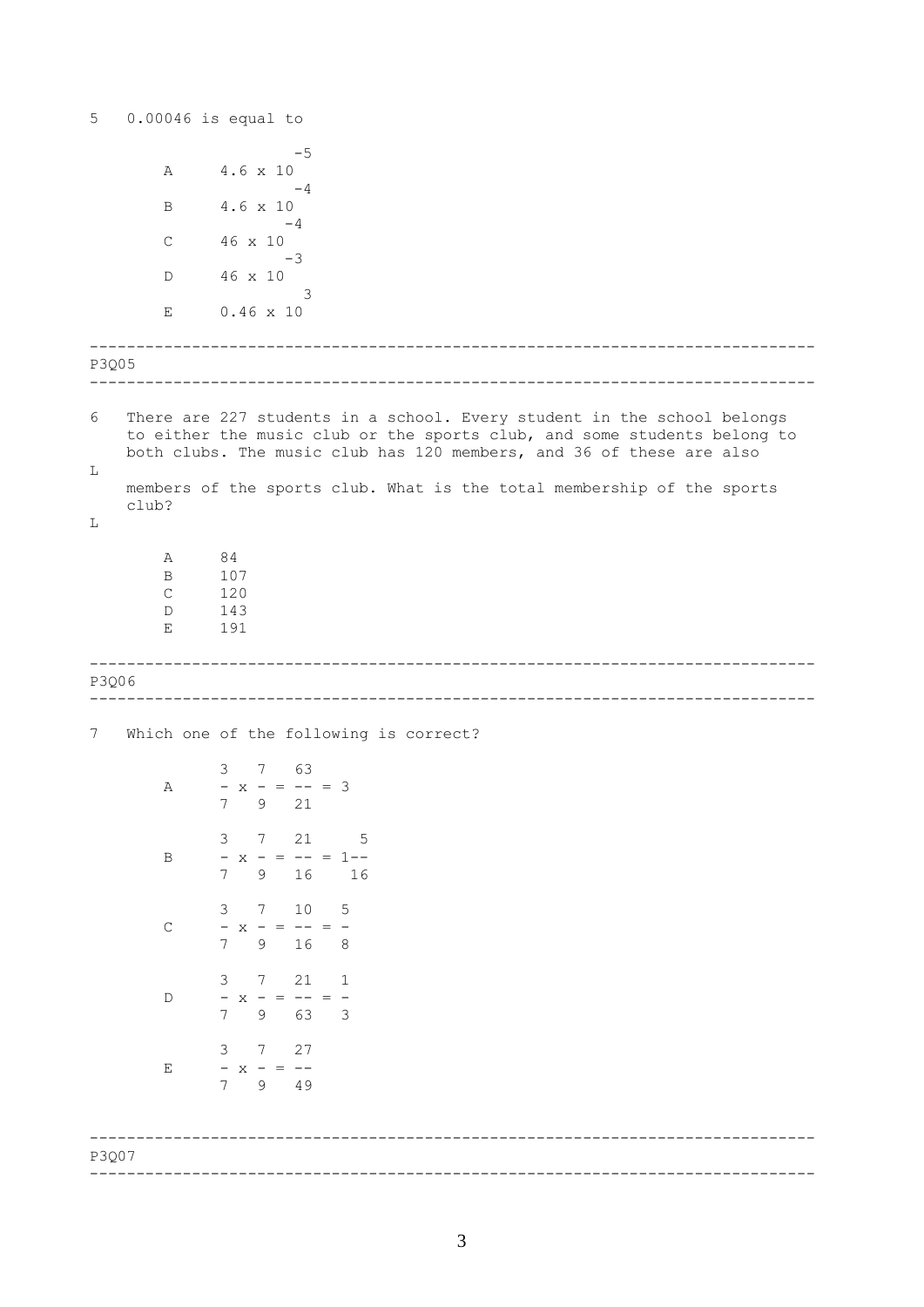

 $\overline{4}$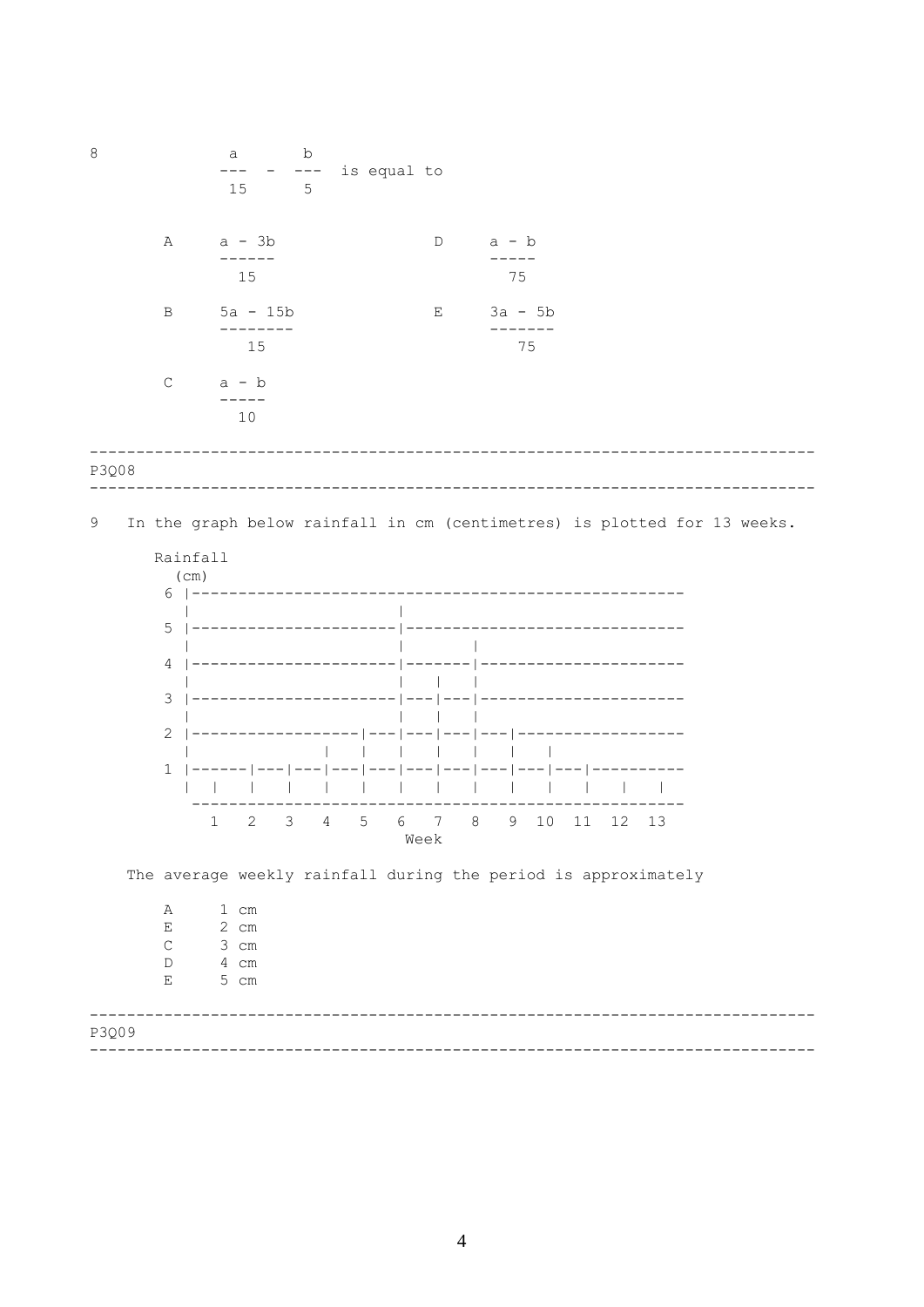<span id="page-4-0"></span>10 Frank decided to make a bar graph to show the maximum temperature on four days. He made this table to help him draw the graph.

|       | Day                                                 |                                                                                         |                                         |                                         |                            |   | Mon |                 |                 |   | Tue Wed                | Thur             |
|-------|-----------------------------------------------------|-----------------------------------------------------------------------------------------|-----------------------------------------|-----------------------------------------|----------------------------|---|-----|-----------------|-----------------|---|------------------------|------------------|
|       |                                                     | ---------<br>Maximum temperature 16 øC 18 øC 21 øC 24 øC<br>Height of the bar 8 cm 9 cm |                                         |                                         |                            |   |     |                 |                 |   |                        |                  |
|       |                                                     |                                                                                         |                                         |                                         |                            |   |     |                 |                 |   |                        | -------<br>12 cm |
|       |                                                     |                                                                                         |                                         |                                         |                            |   |     |                 | ---------       |   |                        | -------------    |
|       | What should be the height of the bar for Wednesday? |                                                                                         |                                         |                                         |                            |   |     |                 |                 |   |                        |                  |
|       | Α<br>$\, {\bf B}$<br>$\mathsf C$<br>$\mathbb D$     |                                                                                         | $9.5$ cm<br>10 cm<br>10.5 cm<br>$21$ cm |                                         |                            |   |     |                 |                 |   |                        |                  |
|       | Ε                                                   | 42 cm                                                                                   |                                         |                                         |                            |   |     |                 |                 |   |                        |                  |
| P3Q10 |                                                     |                                                                                         |                                         |                                         | -------------------------- |   |     |                 |                 |   |                        |                  |
|       |                                                     |                                                                                         |                                         |                                         |                            |   |     |                 |                 |   |                        |                  |
| 11    |                                                     | Y -                                                                                     | $\land$                                 |                                         |                            |   |     |                 |                 |   |                        |                  |
|       |                                                     | 8                                                                                       |                                         |                                         |                            |   |     |                 | _______/_______ |   |                        |                  |
|       |                                                     | 7                                                                                       |                                         |                                         |                            |   |     |                 |                 |   |                        |                  |
|       |                                                     | 6                                                                                       |                                         |                                         |                            |   |     |                 |                 |   |                        |                  |
|       |                                                     | 5                                                                                       |                                         | ---------                               |                            |   |     |                 |                 |   |                        |                  |
|       |                                                     |                                                                                         |                                         | $4$ --------                            |                            |   |     |                 |                 |   |                        |                  |
|       |                                                     |                                                                                         |                                         | $\left  \quad \right $<br>$3$ ----/---- |                            |   |     |                 |                 |   |                        |                  |
|       |                                                     |                                                                                         | $2 / -$                                 |                                         |                            |   |     |                 |                 |   |                        |                  |
|       |                                                     | $\mathbf{1}$                                                                            |                                         |                                         |                            |   |     |                 |                 |   |                        |                  |
|       |                                                     |                                                                                         |                                         |                                         |                            |   |     |                 |                 |   |                        |                  |
|       |                                                     | 0                                                                                       | $\Omega$                                | 1                                       | $-+--$<br>2                | 3 | 4   | $5\overline{)}$ | 6               | 7 | ---+---+---+--> X<br>8 |                  |

The equation of the graph shown above is

| Α |  | $y = x + 1$  |  |
|---|--|--------------|--|
| B |  | $y = x + 2$  |  |
| C |  | $y = 2x + 1$ |  |
| D |  | $y = 2x + 2$ |  |
| E |  | $y = 3x - 2$ |  |

| P3Q11 |  |
|-------|--|
|       |  |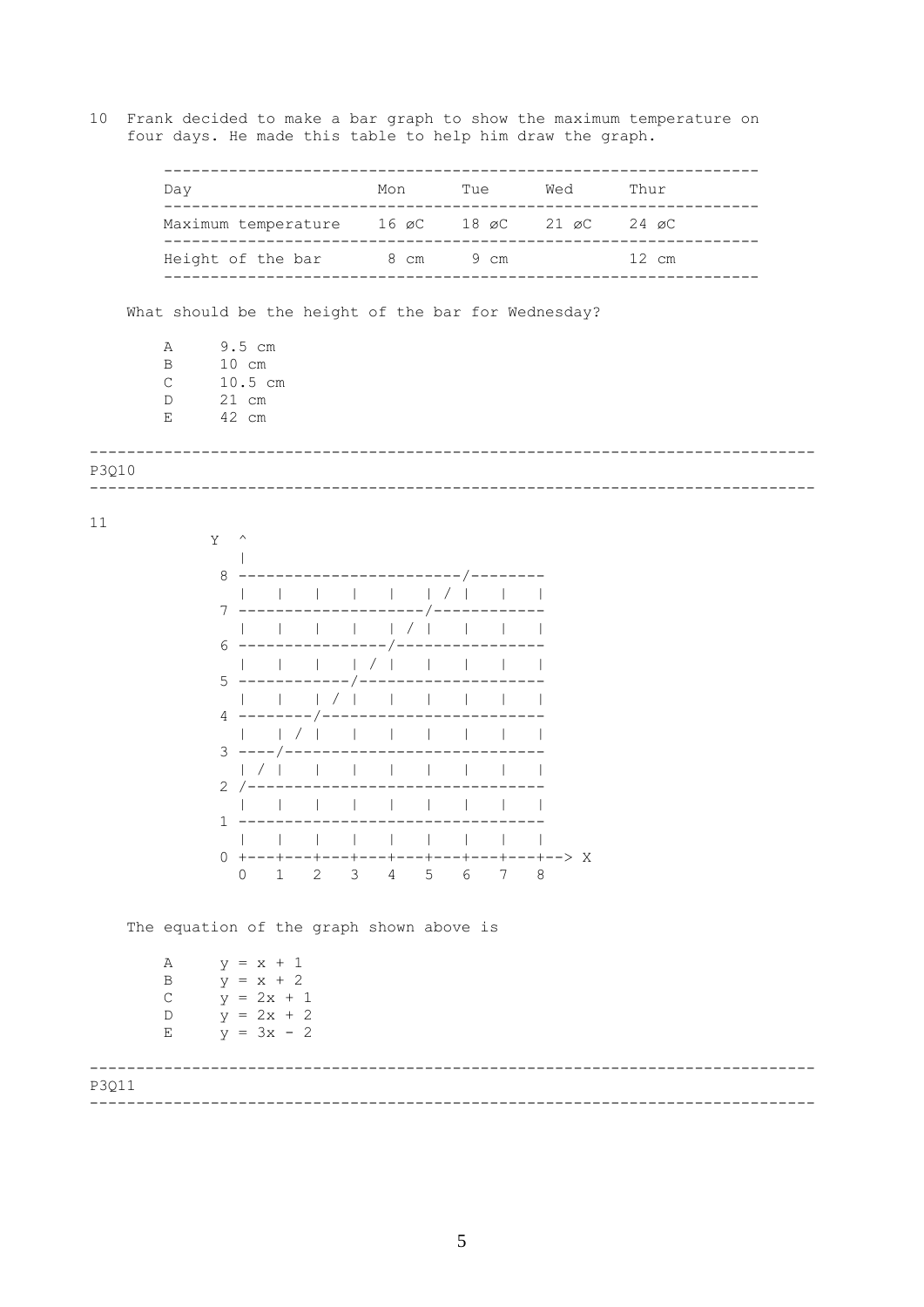<span id="page-5-0"></span>------------------------------------------------------------------------------ ------------------------------------------------------------------------------ ------------------------------------------------------------------------------ ------------------------------------------------------------------------------ ------------------------------------------------------------------------------ ------------------------------------------------------------------------------ 12 What number should go in the space to complete the following number pattern? 2, 4, ..., 48, 240 A 8 B 12<br>C 16 C 16 D 24 E 32 P3Q12 13 A solid plastic cube with edges 1 centimetre long weighs 1 gram. How much will a solid cube of the same plastic weigh if each edge is 2 centimetres long? A 16 grams B 8 grams C 4 grams D 3 grams E 2 grams P3Q13 14 A rectangle is twice as long as it is wide. If it has an area of 32 cm2, what is its \*perimeter\*? A 4 cm B 12 cm C 16 cm D 20 cm E 24 cm P3Q14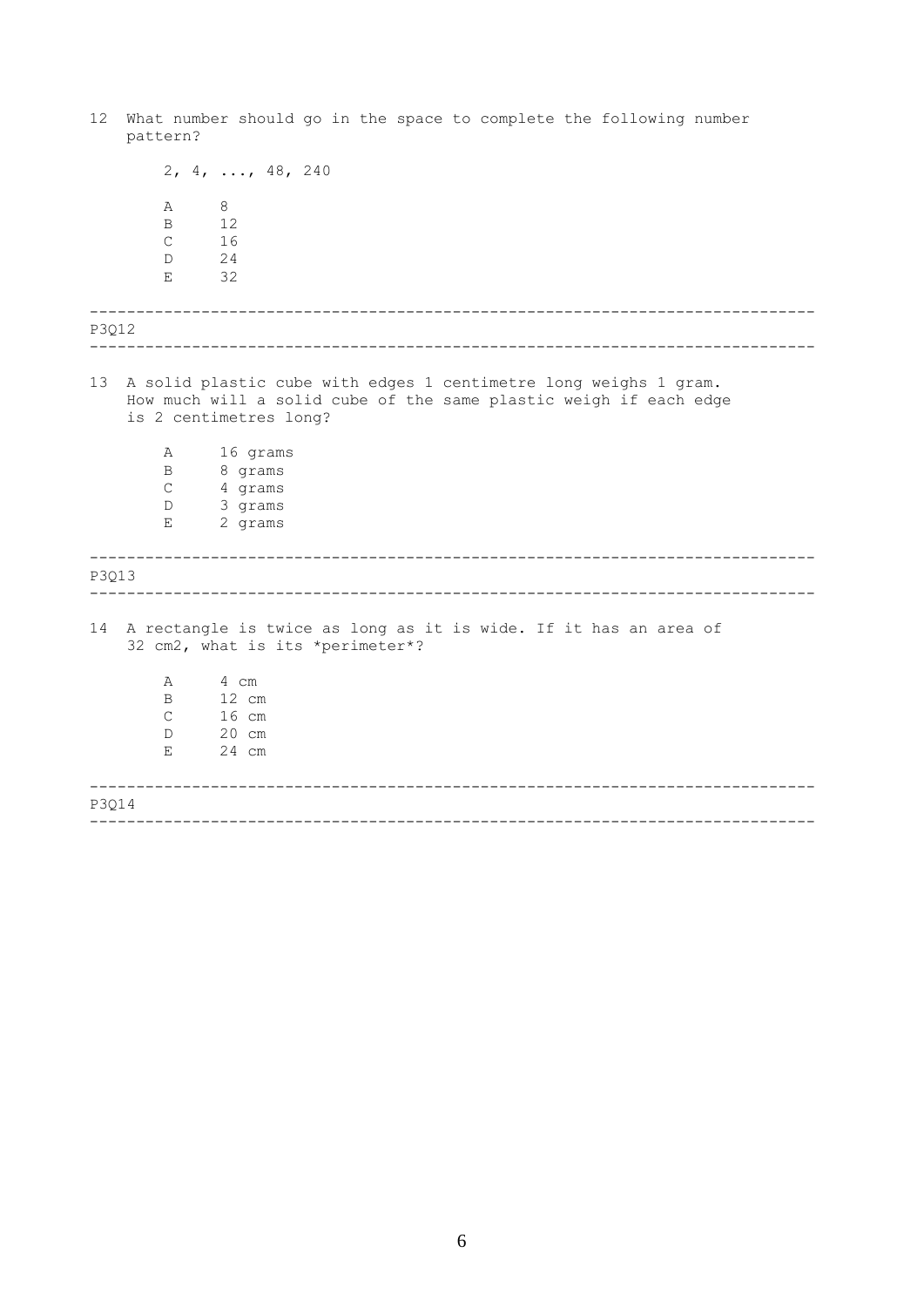

The picture above shows a method of finding the height of a tall tree using a short tree. What is the height of the tall tree?

8 metres  $\, {\bf A}$ 10 metres  $\, {\bf B}$ 15 metres  $\mathsf C$ 18 metres  $\mathbb D$ 20 metres  $\mathbf{E}% _{0}$ 

| P3Q15 |              |                                                                |                                                                                             |
|-------|--------------|----------------------------------------------------------------|---------------------------------------------------------------------------------------------|
|       |              |                                                                |                                                                                             |
| 16    | $\mathbf{x}$ | $\overline{2}$                                                 | If $- < 7$ , then                                                                           |
|       |              | $\mathbb A$                                                    | $\overline{7}$<br>$x < -$<br>$\mathbf{2}$                                                   |
|       |              | $\, {\bf B}$                                                   | x < 5                                                                                       |
|       |              | $\mathsf C$                                                    | x < 14                                                                                      |
|       |              | $\mathbb D$                                                    | x > 5                                                                                       |
|       |              | $\mathbf E$                                                    | x > 14                                                                                      |
| P3Q16 |              |                                                                |                                                                                             |
| 17    |              | $2 \Box$<br>$\Box$                                             | If $-$ = $-$ , then $\Box$ can be equal to<br>$\,8\,$                                       |
|       |              | Α<br>$\, {\bf B}$<br>$\mathsf C$<br>$\mathbb D$<br>$\mathbf E$ | $\overline{\phantom{a}}$<br>$\mathbf{2}$<br>$\overline{4}$<br>$\overline{\mathbf{8}}$<br>16 |
| P3Q17 |              |                                                                |                                                                                             |
|       |              |                                                                |                                                                                             |